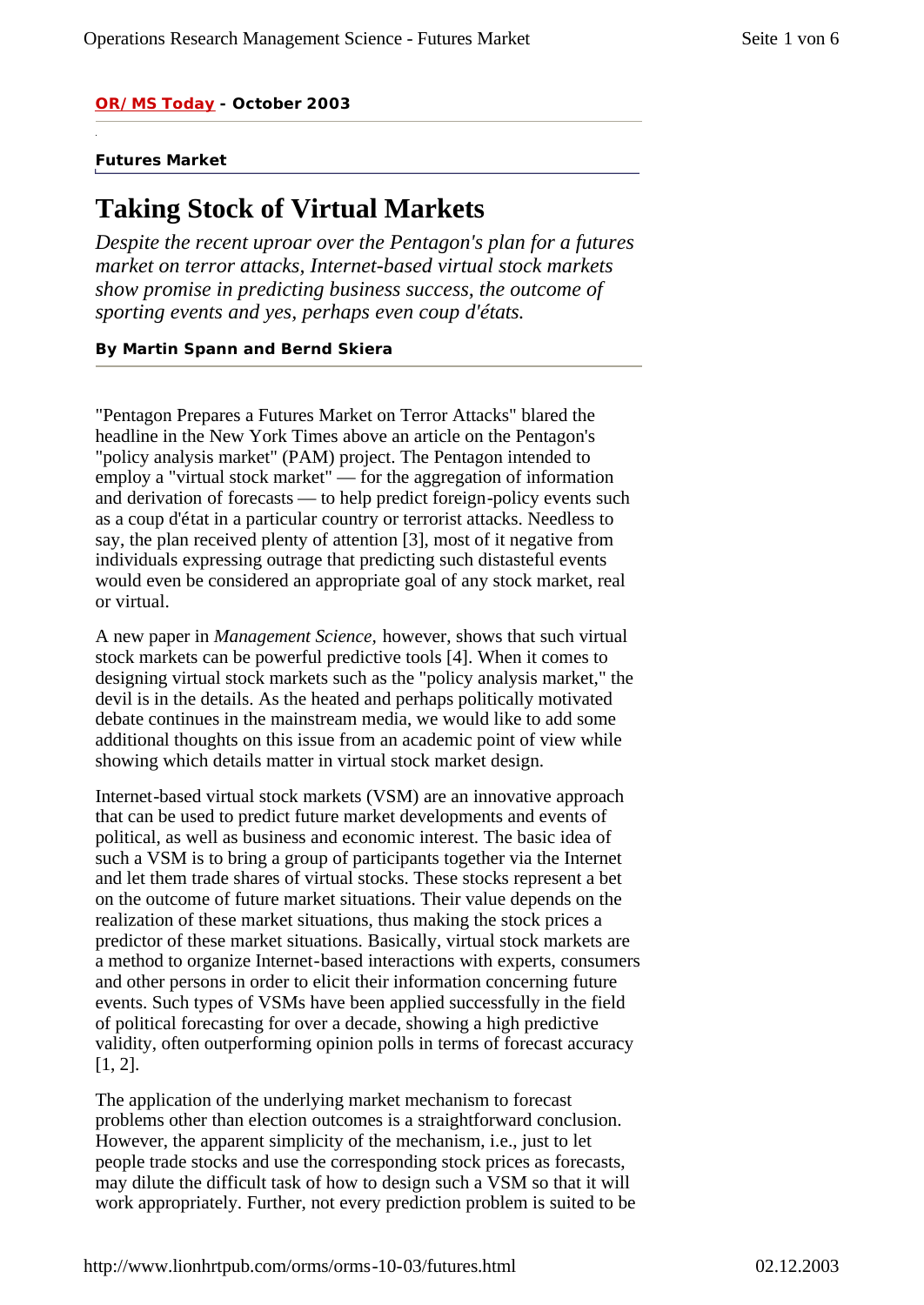solved by VSMs. The current debate over the policy analysis market highlights the need to discuss the potential benefits and shortcomings of VSMs [3], along with appropriate VSM design and prediction problems.

## **Why and When do Virtual Stock Markets Work?**

The theoretical background of VSMs is the so-called efficient market hypothesis, which states that a market is efficient if all available information is always fully reflected in the prices. Thus, the price of a specific stock — Microsoft, for example — tells us what all market participants know about it, e.g., current and expected future earnings. If the stock is related to a future event and pays \$1 if the event (e.g., George Bush is re-elected) occurs and no money if it doesn't, its price tells us how likely market participants think that this event will take place. The basic idea of a VSM is therefore to create stocks with their cash dividend (payoff) depending on the relevant market outcome and let people trade these stocks (actually, in financial markets this type of security is known as a "future").

How does the information of market participants get reflected in the stock prices? Suppose a VSM where participants can trade a type of stock that pays \$1 for every 1,000 bottles a local beer producer sells in October. The current price of this stock is \$100, reflecting an expected sale of 100,000 bottles. However, a participant at the VSM, say Bernd, thinks that 95,000 is a more realistic expectation, because he has information about the cancellation of the local soccer team's big party in mid-October. Therefore, he starts to sell shares at \$100, which he thinks will only get a payoff of \$95 each. Bernd increases the supply of this stock, leading to a price below \$100. Bernd's new information is now reflected in the stock price. The same logic applies if Bernd thinks a stock is undervalued and buys. Thus, by trying to make a profit, it is Bernd's best strategy to make transactions according to his individual assessments of the future event's outcome.

## **When do VSMs Work?**

First, the future market situation or event to be predicted must be stated in a manner that makes it clear for participants to know how their expectations relate to the cash dividend of the respective shares of stock. Such an unambiguous basis for the cash dividend requires the future market situation or event to be quantifiable so that participants are able to assign a numeric value to their expectations.

Second, participants need to have some knowledge about the future market situation to be predicted. Thus, only a few experts among participants can be sufficient to achieve good predictions, but if no one has any information about the issue to be predicted, you might just as well roll a dice.

Third, the incentive created by the payoff mechanism has to be sufficient for experts to invest their time and participate as well as reveal their true valuations.

# **The Design Matters**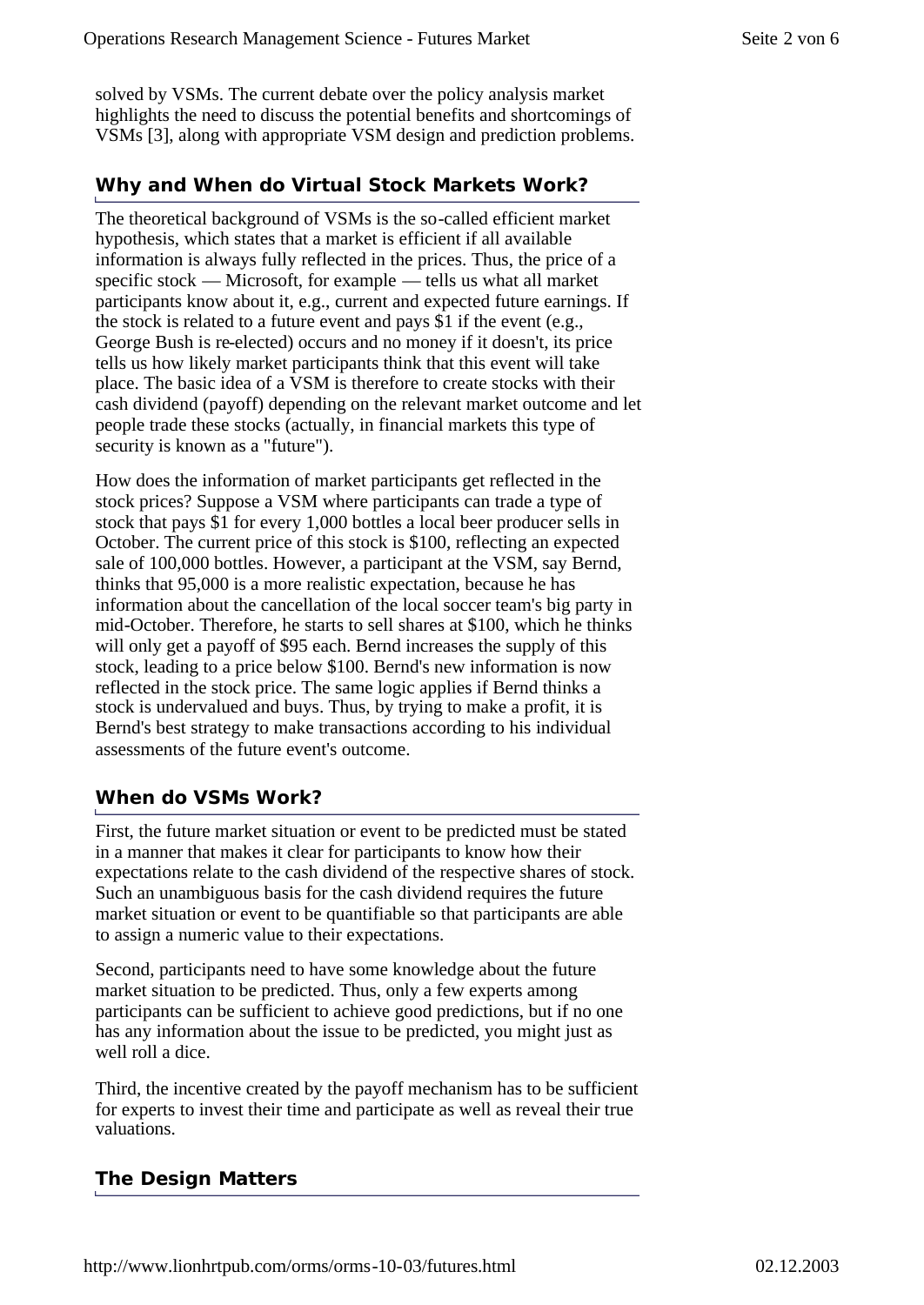VSMs need the right design, otherwise they cannot work properly. The different design issues to be taken into consideration can be separated into three categories: 1. the choice of the forecasting goal, 2. the creation of incentives for participation and information revelation, and 3. the financial market design [4].

The choice of the forecasting goal requires the designer to formulate the payoff rule and to select a savvy group of participants. Possible prediction issues corresponding to specified events can be: 1. the prediction of an absolute number; e.g., sales in a particular period, 2. the prediction of a relative number; e.g., market share in a particular period, or 3. the occurrence or non-occurrence of a particular event; e.g., the completion of a development project at a particular point in time. In the first two cases, the payoff rule can just multiply the actual absolute or relative number by a certain payment factor (e.g., \$1 for every percentage point). The third case is represented by a binary payoff rule; e.g., \$1 for occurrence of the event and \$0 otherwise.

If the desired experts are unknown, a VSM can be promoted widely in the attempt to provide the incentives such that the experts will show up and participate, possibly from all over the world. When experts have already been identified or the forecasts of the VSM represent critical information (e.g., in cases of confidential company data), access can be restricted to selected groups. Both our empirical results and those from political stock markets indicate that VSMs work well for different payoff rules and different durations of VSMs, as well as unrestricted and restricted participation.

In order to create incentives for experts to participate and reveal their assessments of future market developments, a potential reward should be established according to the participants' performance. The reward should reflect their portfolio's value *after* the cash dividends of the shares of virtual stock have been determined at the end of the VSM. Basically, the initiator of the VSM can choose between two alternatives. The first alternative is to require participants to invest their own money and to link their monetary reward to their performance on the VSM. The idea is that the investment of participants' own money creates a strong incentive to perform well. However, some experts might not participate because they are unwilling to accept the risk of financial losses. In addition, playing with real money might be considered gambling, which is illegal in some quarters. Furthermore, additional accounting and administration costs occur for managing the investments and the payoffs. Therefore, a second alternative is to waive a required investment and provide participants with an endowment of shares of virtual stocks and virtual money instead, and to reward the best performing participants.

Usually, participants in political stock markets are required to invest their own money. Participants can use their initial investment to buy (and later sell) stocks, which will receive a real money payoff according to the election results. However, because real money is at stake, participants can actually lose money, and certain restrictions for the design of VSMs apply if the initiator of the VSM does not want to lose money [4]. The second alternative is to create a rank order tournament according to the final portfolio values of participants. The participant with the highest portfolio value receives a prize and additional prizes for the runner-ups are possible. We applied rank order tournaments in our studies, with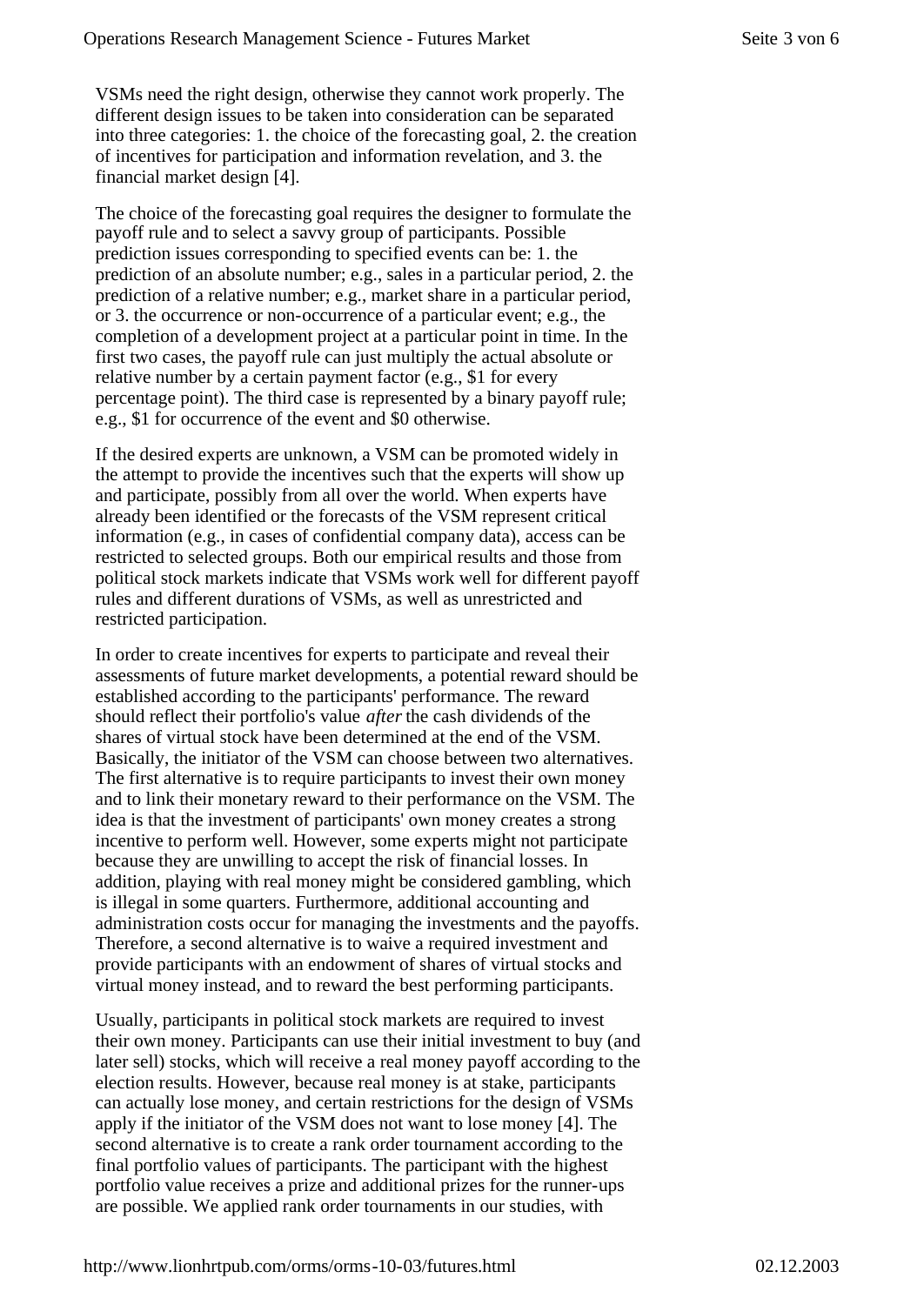prizes ranging from an annual ticket for a large cinema chain to a stateof-the-art cell phone.

A final conclusion is difficult to draw. Our empirical studies as well as the political stock markets show that both the investment of participants' own money and real money cash outs according to final portfolio values or participants' endowment in combination with rank-order tournaments and prizes lead to good results. If participants' own money is at stake, they may have a higher incentive to perform well. However, welldesigned rank-order tournaments might attract experts that are not willing to invest their own money and might also provide participants with sufficiently high incentives.

The illustration mentioned above of some of the design issues in general shows that every VSM application's design should be thoroughly discussed and tested prior to its actual application.

# **Application to Business Forecasting**

VSM can be applied to any quantifiable business-forecasting problem where potential traders possess relevant knowledge. As such, sales, market share, profit, company stock price or time-to-market of new product introductions can be predicted. Furthermore, any binary event (e.g., bankruptcy, litigation victory, change of management or successful product introduction) is a possible prediction issue, too.

In our studies, we apply VSMs for predicting: 1. the U.S. box-office success (gross revenues) of movies prior to their release, 2. the prediction of the box-office success (number of visitors) of movies in Germany, 3. the chart position of pop music singles in Germany, and 4. the usage of different cellular phone services at a large telecommunications company. The first three applications were widely promoted and open to the public. In contrast, the fourth application was restricted to 20 selected employees in the marketing and planning departments of the respective telecommunications company.

Our empirical studies show encouraging results for the applicability of VSMs for business forecasting purposes [4]. Apparently, such VSMs can be conducted easily via the Internet in terms of organizational and technical aspects. In addition, VSMs seem to work well under different incentive structures and even with a very limited number of participants.

Related to forecasting, VSMs can also be applied to identify knowledgeable participants or experts. The basic idea of such an application is that a participant's performance at a virtual stock market can be used as an indicator of his or her knowledge and involvement in the issue to be predicted at the VSM. Applied with consumers as participants, VSMs can be a tool to detect knowledgeable consumers or "trend scouts" which, for example, could be consulted by companies for purposes such as testing new products.

If participants are managers, the VSM can identify those with a good forecasting ability and market understanding, who could be promoted to positions that require this capability. This approach could be extended to the area of manager appraisal. Since the forecasting of market developments is an important task for most companies, they also require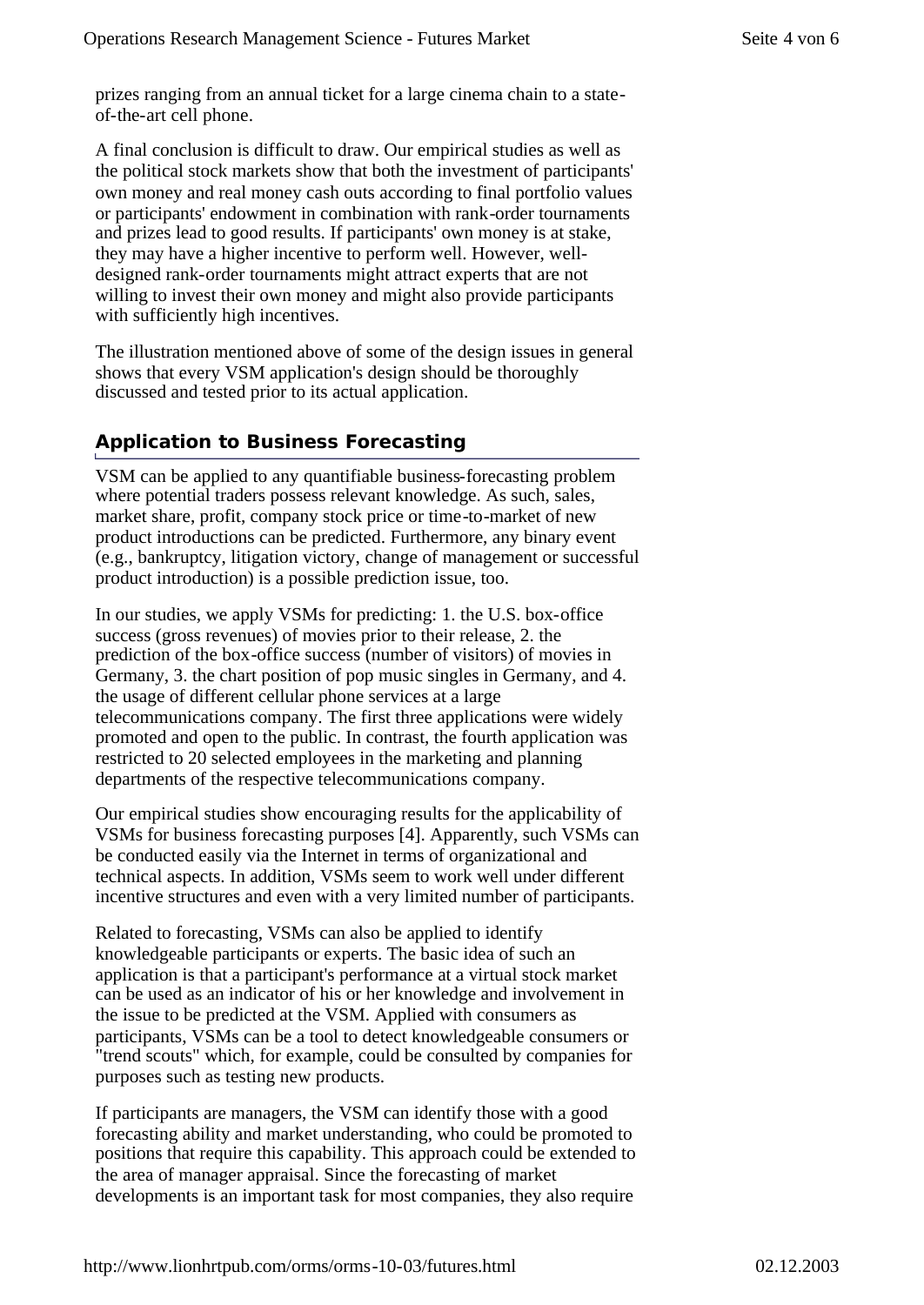this ability from their managers. Therefore, a company might link rewards to the forecast accuracy of their executives. Consequently, manager appraisal and remuneration could be based on a manager's performance on a VSM for business forecasting problems.

# **What Else can VSMs Predict?**

There are numerous areas for additional applications. Stock market games that trade the outcome of sport events can be found on the Web and their data can be used to predict these sport events. Related to election forecasting via political stock markets, any event in the public domain is a potential prediction issue for VSMs. Such applications can be the predicted voting behavior of members of Congress or the Supreme Court. Also, economic indicators can be and sometimes have been predicted by VSMs (e.g., inflation or unemployment rate, GDP growth, or the rates set by the Federal Reserve Bank).

One obvious extension along these lines is an application of VSMs to predict foreign policy events — the basic idea of the proposed and controversial policy analysis market (www.policyanalysismarket.org). Its goal was the prediction of political stability, as well as future events like a coup d'état. Leaving others to debate whether this forecasting goal is ethical, we want to comment on the proposed design of the PAM VSM and its usefulness. For this project to function correctly, two central questions have to be asked. First, do potential participants possess relevant information? Second, can the VSM elicit this information?

Applied within a known expert community (e.g., police, secret service, think tanks or the state department) such a market can elicit information in these organizations while still being nonpublic. However, if the goal is to obtain further information from the "outside," then anyone can access the VSM and the predictions. If the attraction of valuable outside information appears realistic, it might be beneficial to open such a market to the public. As the information traded on such a VSM is likely to be rather confidential, the restriction to a selected expert community appears more suitable.

The answer to the second question relies on the design of the specific stocks. A political stability index is an unambiguous basis for the payoff of a stock. However, it might be difficult to predict for participants. Even if a participant of such a VSM has knowledge about future economic or political instabilities, it would probably be difficult to translate these into a future value of such an index, being a composite measure. Therefore, this information might not be elicited by using corresponding stocks on a VSM.

A further benefit of a VSM similar to the "policy analysis market" is the aggregation of information by an "objective" mechanism, i.e., the market mechanism. In this instance, trading based on new information is reflected in the prices irrespective of the hierarchical position of the trader. Thus, the opinion and trade of the junior analyst is as valid for the VSM as the trade of his or her boss. A VSM can express information which otherwise might have been buried in large documents or hierarchies. On top of that, the VSM can identify persons or agencies with a better ability to predict than others based on their performance on the VSM. Hence, performance on the VSM could serve as an additional